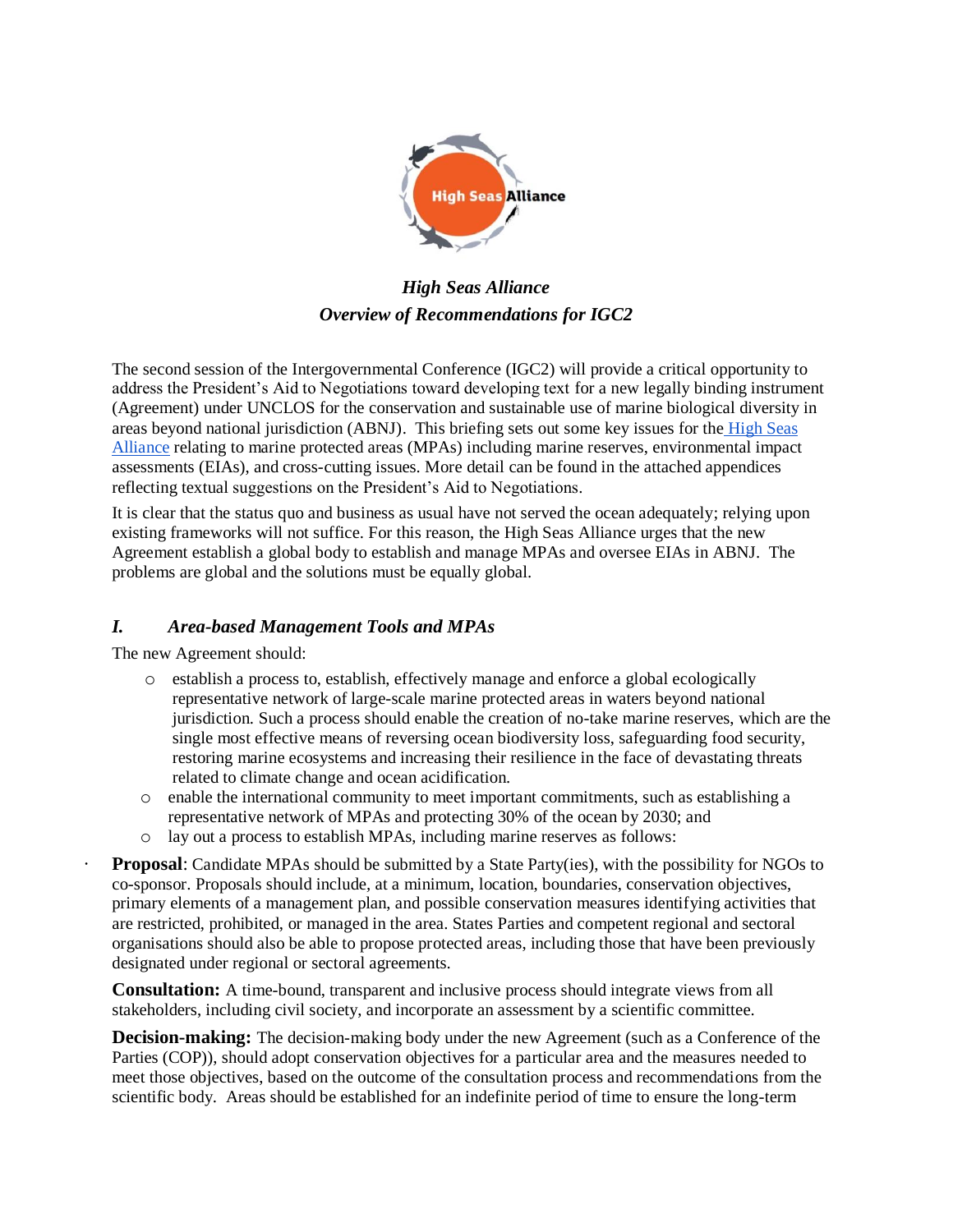conservation of marine biodiversity and ecosystem services and functions, and to enable them to serve as long term reference areas for science. Provision should be made for majority voting if there is no consensus on any decision.

**Implementation:** The Agreement's parties will have the primary responsibility for implementing agreed MPA measures for their nationals, vessels, and activities under their jurisdiction and control. In addition, the Secretariat of the new instrument should inform relevant regional or sectoral bodies of the new MPA, its boundaries, objectives, management and monitoring measures, and call on the members of such bodies to adhere to all measures established for the MPA. Parties should commit to use their best efforts to ensure the adoption of complementary measures by competent regional or sectoral bodies of which they are members. There should be provisions to encourage non-Parties to cooperate.

**Monitoring:** Parties should be obligated to monitor MPAs to ensure conservation measures they are meeting the objectives of the MPA and to identify violations and cases of non-compliance.

**Report and Review:** The Agreement should include provisions for obligating Parties, and requesting relevant regional or sectoral bodies, to report back annually on the implementation and effectiveness of conservation measures in achieving the objectives of the protected areas. This should include mechanisms for considering new information and for adjusting conservation measures in response to the new information.

**Compliance, Enforcement and Dispute Settlement:** The Agreement should incorporate provisions to ensure (i) compliance through investigation, recommendations, a compliance committee mechanism and other measures; (ii) enforcement by the flag State and nationality to deter violations; and (iii) effective, accessible, rapid and cost-effective dispute settlement provisions.

### *II. Environmental Impact Assessments and Strategic Environmental Assessment*

**Cumulative impacts**: All EIAs need to consider cumulative effects, including impacts resulting from climate change, ocean acidification and related effects.

**Global Standards:** The new agreement should establish global standards and minimum requirements for EIAs, including for those prepared by parties pursuant to their obligations under existing regional or sectoral agreements or arrangements. The standards and minimum requirements in the new Agreement should be sufficiently detailed to ensure a baseline level of consistency and rigor across sectors and regions.

**Collection of site specific information:** Impact prediction should be based on site specific surveys, as there is very little scientific information on vulnerable or significant species, habitats or other features in most areas of ABNJ.

**Decision making:** The new agreement should establish a standard for post-assessment decision making, such as that in UNGA Resolution 61/105 and FAO's Guidelines on bottom fishing, which requires that any activities assessed to have significant adverse effects be managed to avoid such effects or not allowed to proceed.

**Backstop:** The agreement should include a "backstop" to help prevent manifestly inadequate EIAs or flag of convenience EIAs, whereby any State may request the scientific committee to review and make recommendations on: (i)a decision by a State not to prepare an EIA on a proposed project; (ii) the extent to which an EIA prepared for a particular project comports with the requirements of the Agreement; and/or (iii) whether the decision to move ahead with a proposed project, and under what conditions, comports with the requirements and objectives of the Agreement and other obligations under the Convention, as well as what additional measures or conditions might be required.

**Threshold**: All activities that may have more than minor or transitory effects in ABNJ should be assessed. This assessment should be carried out based on the impacts of the activity, regardless of where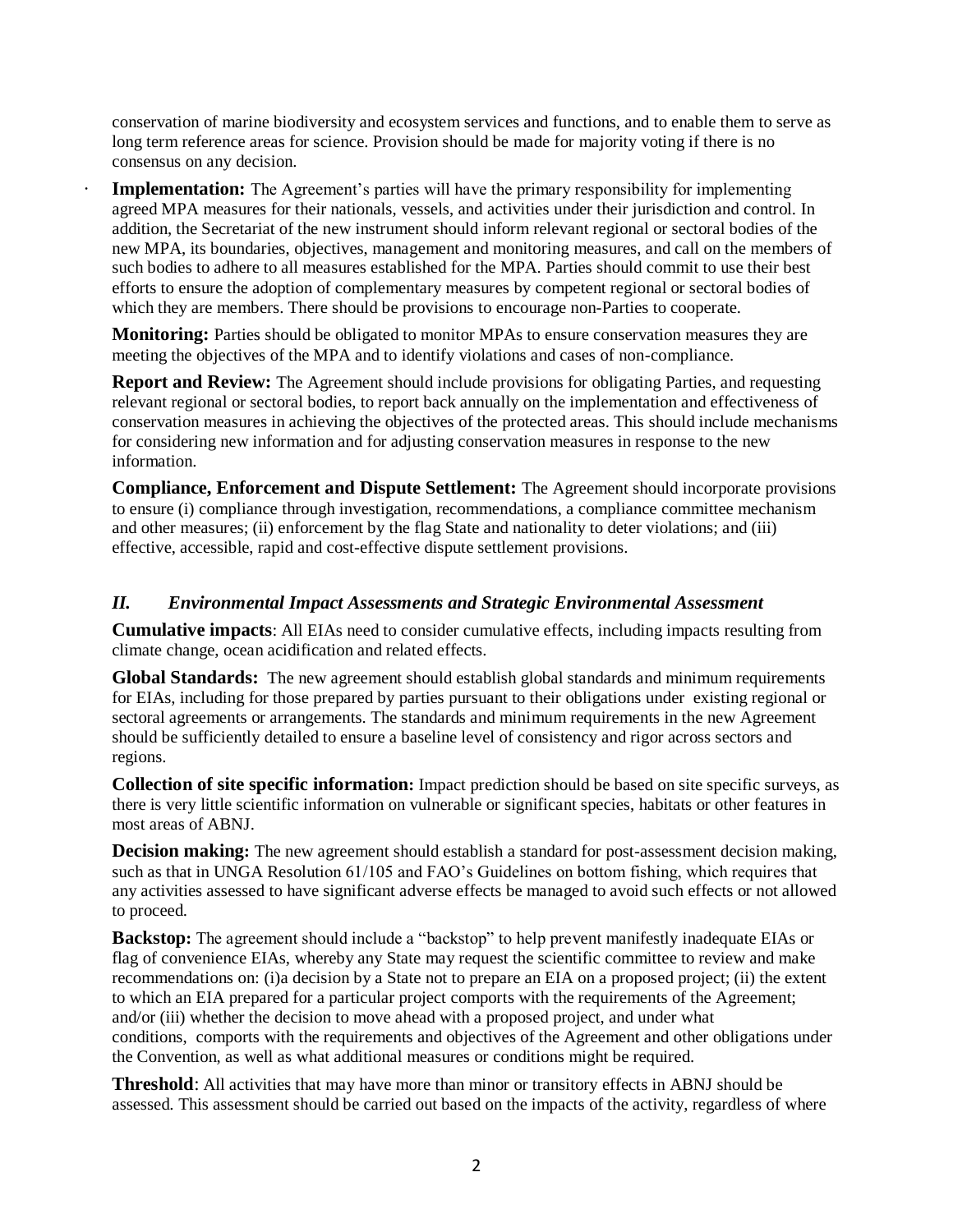the activity is conducted, given that many activities conducted within national jurisdiction could have major effects on ABNJ. A list should not be used; rather, a threshold approach should be used to screen activities that require EIAs.

**SEAs**: The agreement should include an obligation to conduct strategic environmental assessments (SEAs) for plans and programs that may have more than a minor or transitory effect on ABNJ as well as an ability for the bodies under the Agreement to carry them out where necessary.

# *III. Cross-cutting Issues*

**Institutional arrangements:** At a minimum, and without bias towards nomenclature, the treaty should include: a decision-making body, such as a Conference of Parties; a body that provides scientific advice; a body responsible for ensuring compliance; and a Secretariat.

**Relationship to the Convention and other instruments:** the Agreement should facilitate greater cooperation and coordination among the existing constellation of ocean governance organizations, implement general principles enshrined in UNCLOS, and carry out work that is mutually supportive of other instruments.

**"Not undermining"** should be interpreted as "not undermining *the effectiveness of* existing relevant legal instruments and frameworks" consistently with the existing use of that term in the Fish Stocks Agreement.

Finally, the HSA looks forward to the development of other cross-cutting sections that are not in the current Aid to Negotiations, but will be critical to the success of the Agreement. Specifically, we urge that sections on responsibility and liability, dispute settlement, and funding of the Agreement will be developed as soon as possible. We also hope that the Preambular elements ultimately adopted highlight both the urgency for ocean protection as well as the high ambition of the Agreement.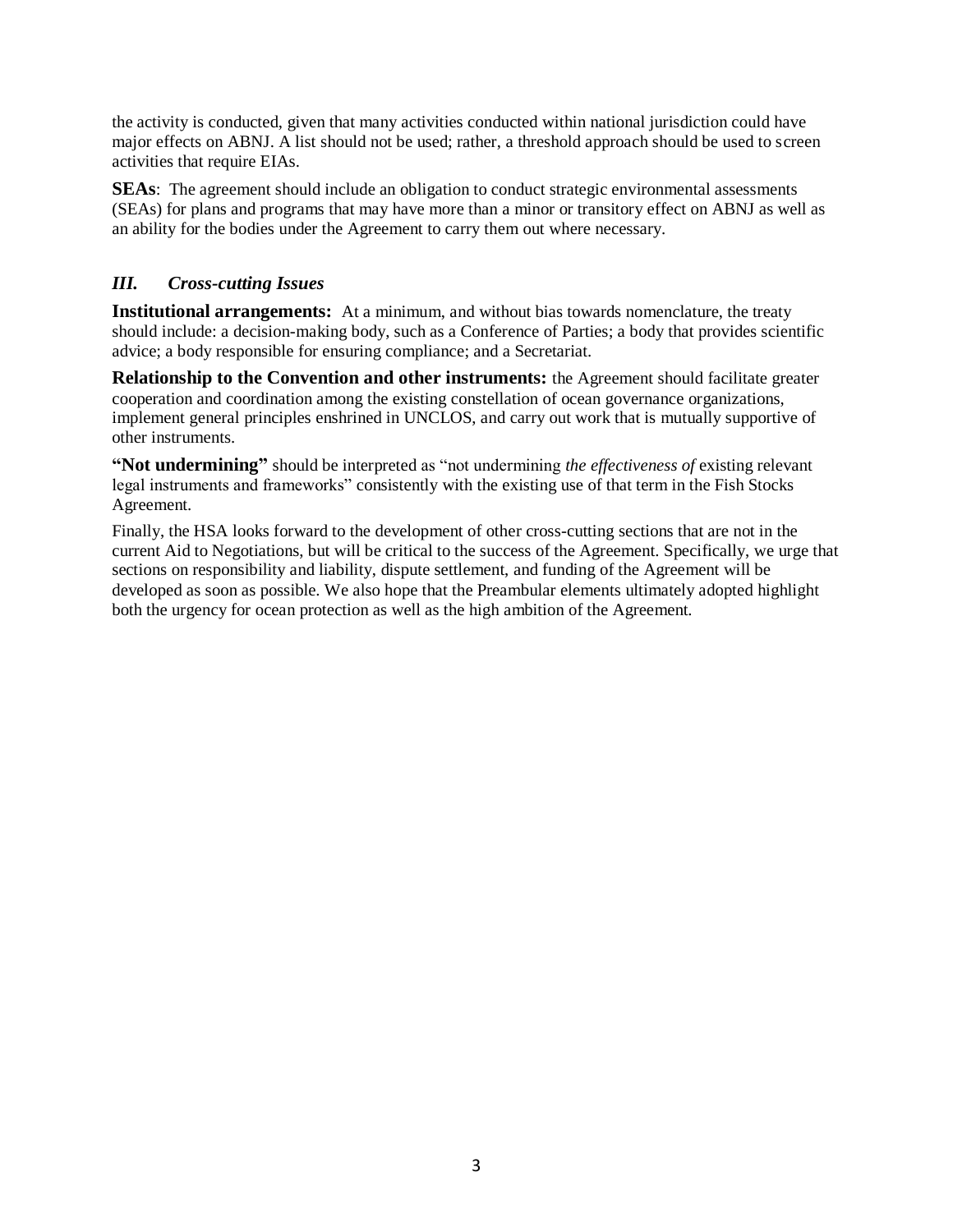# **Appendix I**

## **The following represent some of HSA's Specific Suggestions on the Aid to Negotiations**

### **Definitions:[1]** It is proposed to modify the definitions as follows:

(15) "Area Based Management Tool" is "a management measure applicable in a specified area beyond national jurisdiction designed to achieve defined objectives."

(16) "Marine protected area" means a geographically defined marine area which is designated under this instrument where human activities are regulated, managed or prohibited to achieve specific conservation objectives with the primary aim of the long-term comprehensive protection of biodiversity and ecological integrity" including seasonally changing areas and migratory corridors.

(17): OPTION I: "Cumulative impacts" means the effects of an activity when added to the effects of other past, present and reasonably foreseeable future activities and effects, including climate change, ocean acidification and related impacts, regardless of whether a State Party exercises jurisdiction or control over those activities and effects. Rationale: Important to include environmental impacts such as climate change, whether or not they arise from sectoral activities.

(18) OPTION I: "Strategic environmental assessment" means evaluation of the likely effects of plans, programs and measures on ABNJ, taking into account inter-related socioeconomic, cultural and human health impacts (drawing on Kiev Protocol).

**Environmental impact assessment (EIA) (II.1.19):** Suggest define as "EIA means a process to evaluate the environmental impacts, including cumulative impacts, of a proposed activity." Rationale: Need to clarify that EIAs must assess cumulative impacts and all relevant effects.

### **III. Conservation and sustainable use of marine biological diversity of areas beyond national jurisdiction General principles and approaches**

We recommend to avoid duplication and to ensure consistency, that principles and approaches are included in one article rather than within each element/heading.

### **4. Measures such as area-based management tools, including marine protected areas**

### **4.1** Objectives **of area-based management tools, including marine protected areas**

1. Area-based management tools, including marine protected areas **and fully protected marine reserves**, shall be established to contribute to the objective of the conservation and sustainable use of marine biological diversity of areas beyond national jurisdiction, **including through protection and restoration of marine biological diversity.**